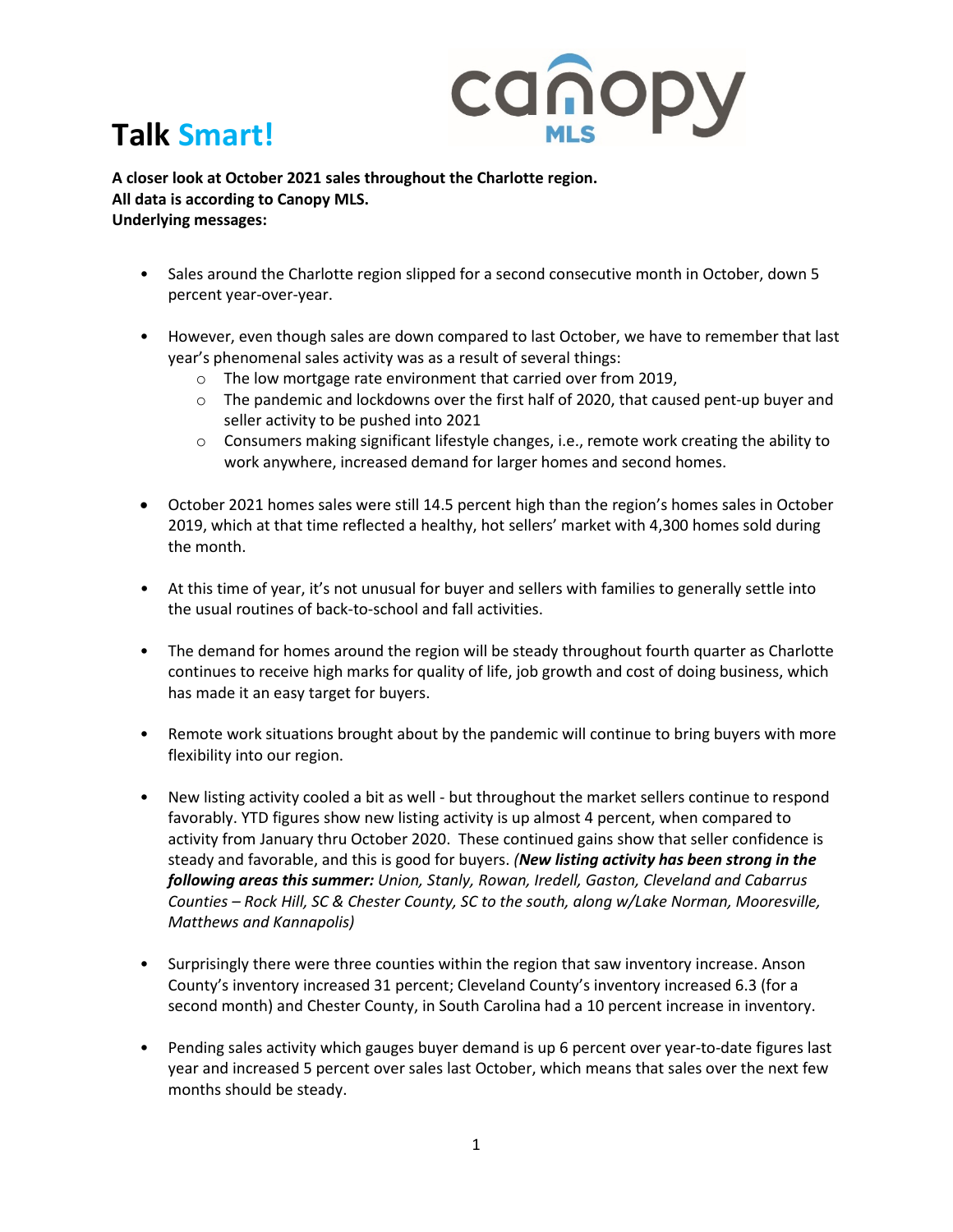- Buyers are quickly purchasing almost every new listing coming to market. Sales easily could have been much higher had there been more inventory. Remote learning and work-from-home situations kept sellers sidelined earlier this year, but we are now seeing seller confidence rising over most of the summer and here in early fall. This is good for buyers.
- Buyers continue to face headwinds with higher home prices and falling affordability, as supply challenges continue. We've heard some local reports of "buyer fatigue" but what's really happening is that buyers are still out and looking but are much more measured about their financial limits and are in essence, waiting for more inventory. Our showing numbers in October 2021, displayed that showings per listing are 14.9% higher than October 2020, with listings averaging 11.6 shows or buyers, per listing.)
- The region is down to 24 days of supply left in October. Without an increase in supply, the wealth division continues to widen as a number of workforce buyers, millennials and first-time homebuyers become locked out of the market.
- Anyone interested in buying or selling should start preparing now to determine their lending options and financial position, and they need to be flexible in terms of location and amenities. They should also connect with a Realtor® in order to navigate the complexities of the market.

## **Key Indicators**

- Trends toward work-from-home have been forecasted to continue in 2021 and beyond. As the vaccine becomes more mainstream and reopening on a large scale starts to occur, workfrom-home hybrid schedules are predicted as employers give workers more flexibility.
- Buyers, particularly work from home buyers, are seeking larger homes with dedicated offices and outdoor living spaces in suburban and rural settings, which means buyer interest should continue in the region's surrounding counties. Strong contract and closed sales activity throughout a number of outlying counties and areas continues to support this trend.
- According to recent census data reported by NAR, the majority of out-of-state buyers moving to Charlotte are coming from South Carolina, Texas, Georgia, Virginia and New York.
- Inventory and supply will continue to impact prices, especially given the increased competition among buyers. Inadequate housing stock is going to be the main issue that holds the market back in the coming year.
- Sellers who are ready to list have the opportunity to receive high visibility for their listings and spend less time on market. Days on market (DOM) continues to break records as it trends lower. Properties averaged 17 days on market in October 2021. Sales are brisk, leaving little room for negotiation.
- Sellers received asking price 100.4 percent of asking prices in October as indicated by the original list price to sales price ratio. This stat has been increasing since February for sellers in the Charlotte market.
- Buyers need to understand that mortgage pre-approval should be in place. There could be little room for negotiation on price in highly desirable areas where increased competition could lead to multiple-offer situations as supply continues to fall.